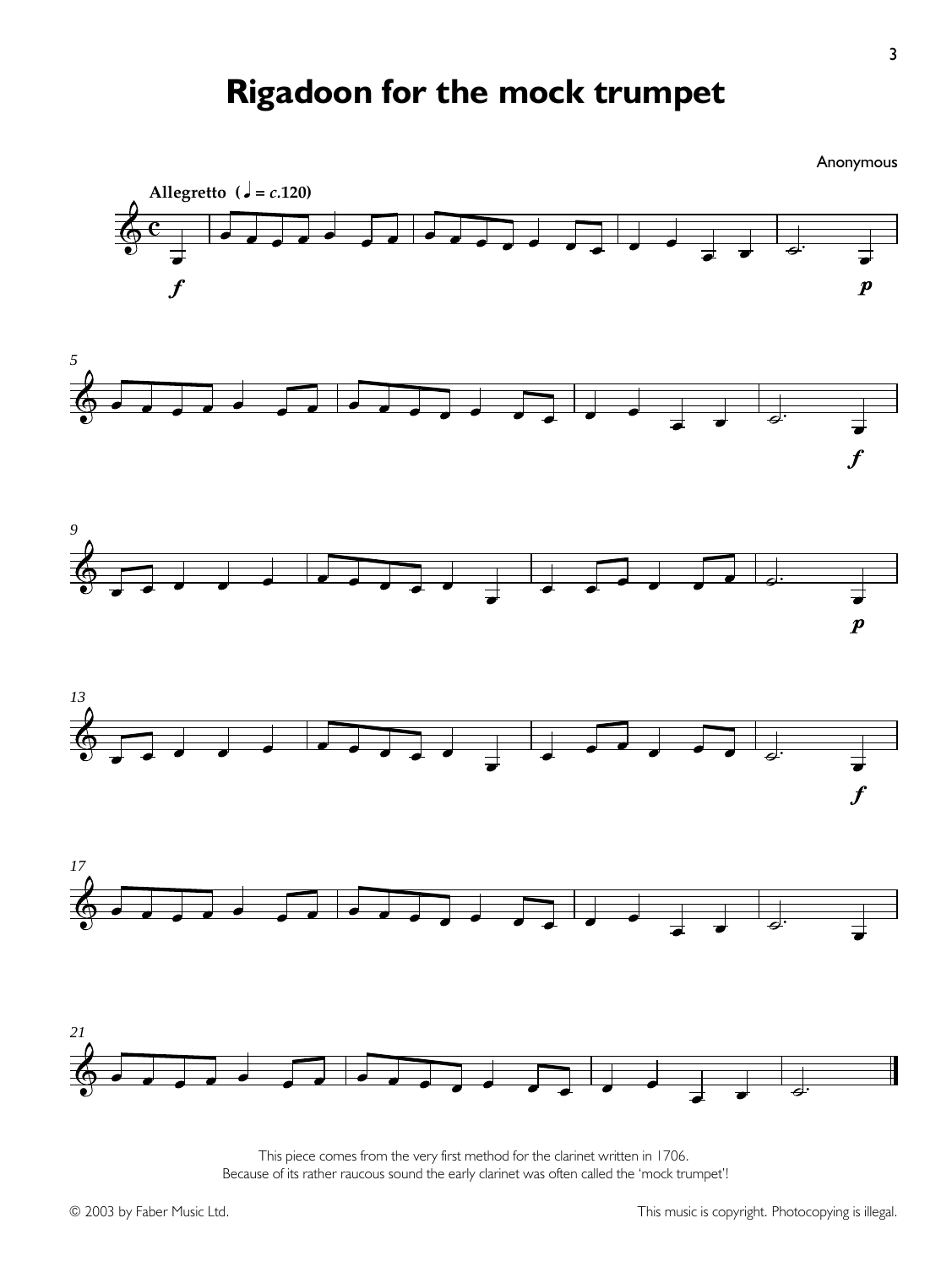## **Georgie**

Emma Johnson















© 2003 by Faber Music Ltd.